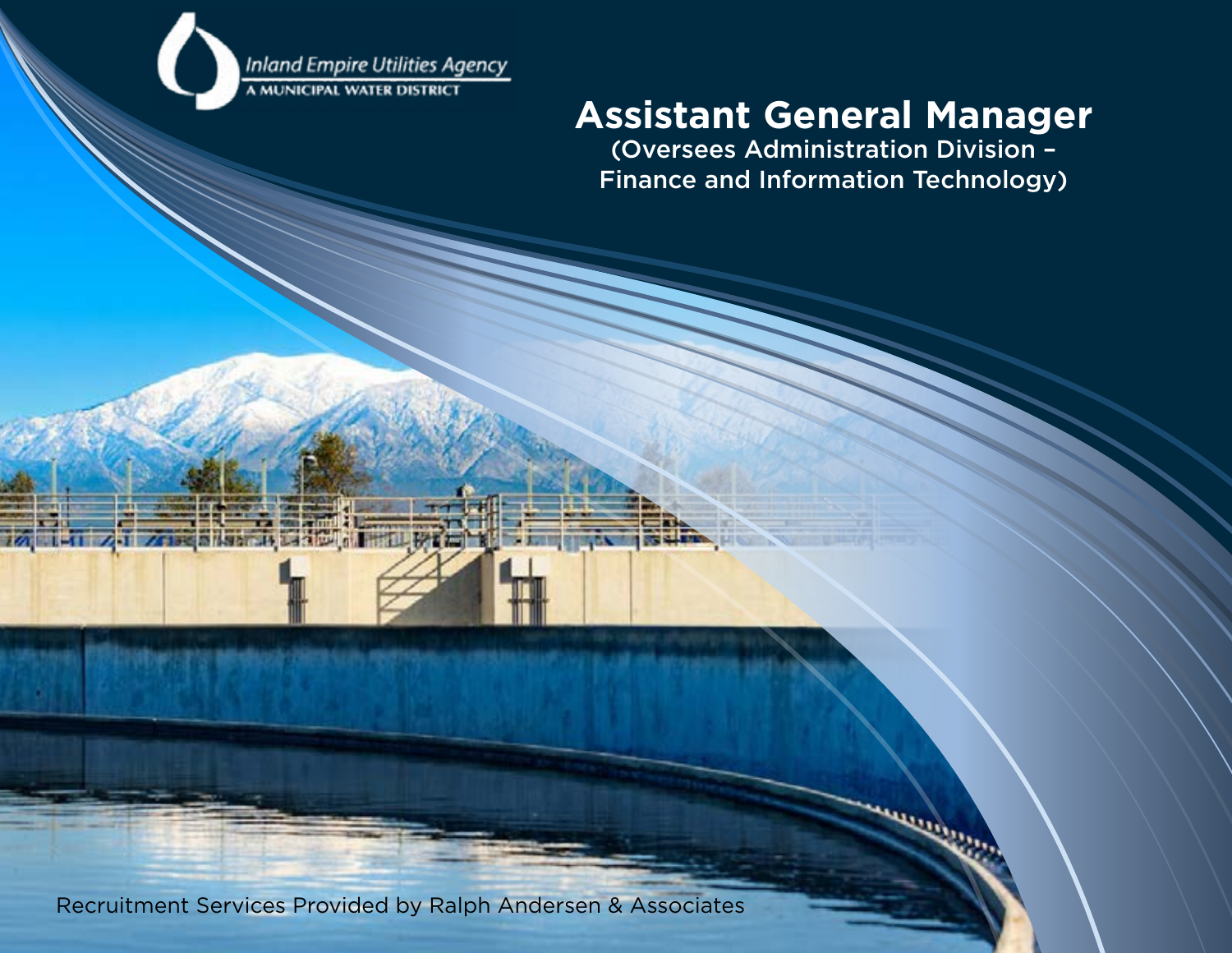

### OUTSTANDING OPPORTUNITY

*Inland Empire Utilities Agency (IEUA/Agency) is aggressively seeking a strategic leader to serve as the Assistant General Manager. Specific division responsibilities include finance and administration (budget, finance, contracts/procurement, and technology for both operations and business) with a staff of 52. Reporting to the General Manager, the AGM will contribute on an agency-wide basis as a valued member of the senior leadership team and provide high-level fiscal direction, oversight, and financing strategies on capital projects. Embracing and driving organizational change is also desired in this collaborative and top fiscal manager. Equally important, the new AGM will enthusiastically promote employee development and engagement to further align with the Agency's core values and cultural attributes.* 

*Individuals at a senior or executive level with a demonstrated track record of success in the public sector (cities, counties, or special districts) are encouraged to apply.*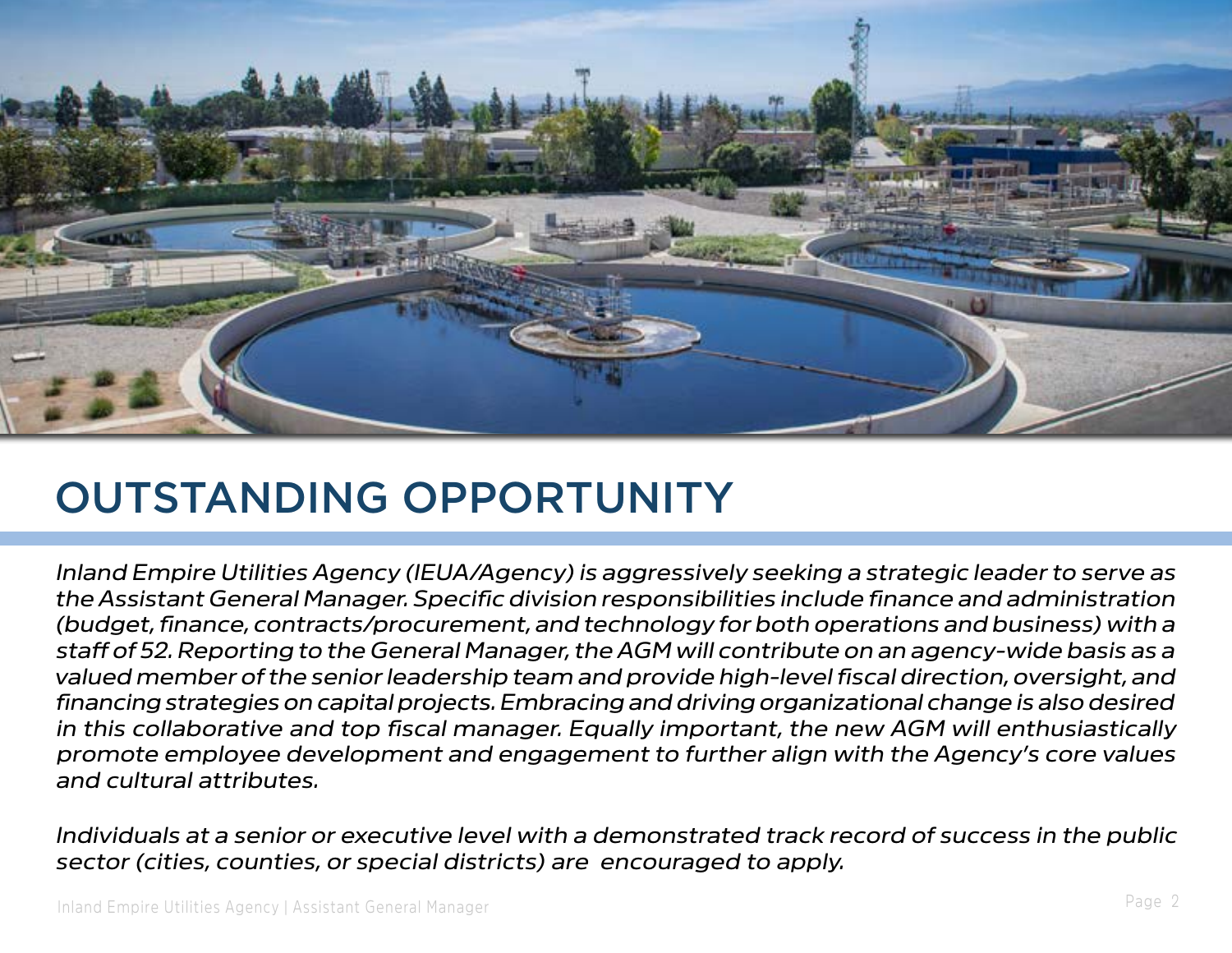# ORGANIZATIONAL OVERVIEW

Located in the southwest corner of San Bernardino County and serving approximately 875,000 residents in a 242-square mile service area, the Agency focuses on supplying imported water; collecting, treating, and recycling wastewater; and promoting sustainable use of groundwater and development of local water supplies. Currently IEUA has 302 authorized full-time equivalent (FTE) staff positions who are committed to providing essential services in a regionally planned and cost-effective manner while safeguarding public health and protecting the environment. Total Use of Funds for FY 2022/23 is \$392 million with \$172.7 million in Operating Expenses and more than \$191 million allocated to the Capital Improvement Plan. Anticipated Reserve Balance at the close of this fiscal year will be \$235 million.

Since its inception, the Agency has expanded its mission from a supplemental water supplier to include regional wastewater treatment with domestic and industrial disposal systems and renewable energy production facilities. In addition, the Agency has become a major provider of high-quality recycled water, a supplier of biosolids/compost materials as well as continuing its leading role in water quality management and environmental protection in the Chino Basin.

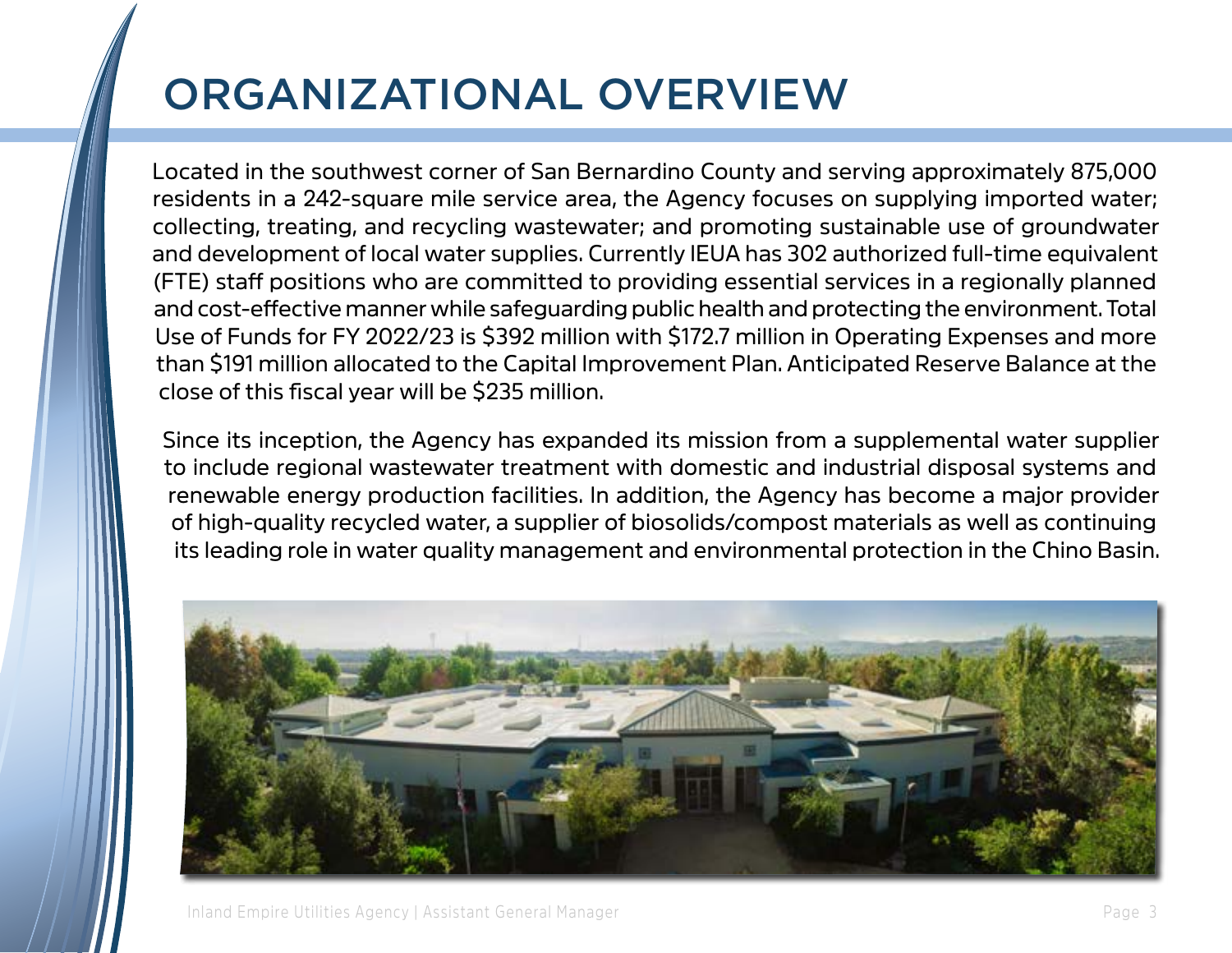### Inland Empire Utilities Agency





**IEUA is committed to investing in our water supply for today and tomorrow through fiscal responsibility, efficient business practices, water supply management, and environmental stewardship.**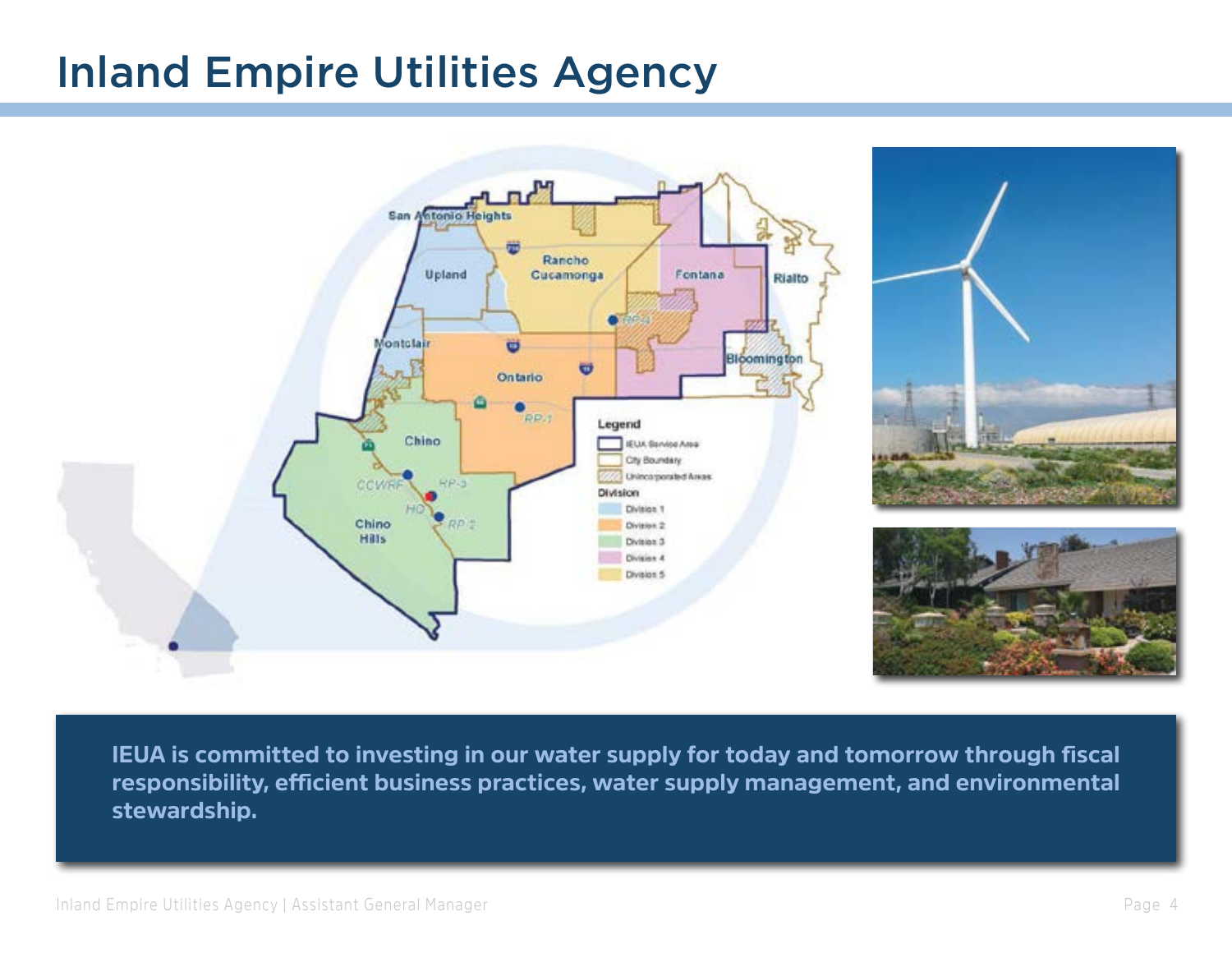# GOVERNING STRUCTURE / LEADERSHIP

IEUA is governed by a five-member Board of Directors, elected by Division, to four-year overlapping terms to represent residents of IEUA's service area. General Manager, Mr. Shivaji Deshmukh, provides proactive leadership in achieving Board directives. The collective goal of both the Board and the General Manager is to continue to deliver top quality services to the public and, at the same time, enhance the organizational health through a valued and supported workforce. Reporting to the General Manager is the Deputy General Manager, who functions as the #2 in the organization, with oversight of Operations, Engineering, and Planning. The Assistant General Manager oversees Finance and Administration.

The Agency also has an Independent Audit function spanning compliance, financial and performance, that reports directly to the Board. The Annual Audit Plan is adopted in June each year with presentations made to the Audit Committee and Board on a periodic basis. Recent audit reports can be viewed *[here](https://18x37n2ovtbb3434n48jhbs1-wpengine.netdna-ssl.com/wp-content/uploads/2021/05/Audit-Function-Electronic-Resources-All-items-for-IEUA-webpage.pdf)*.

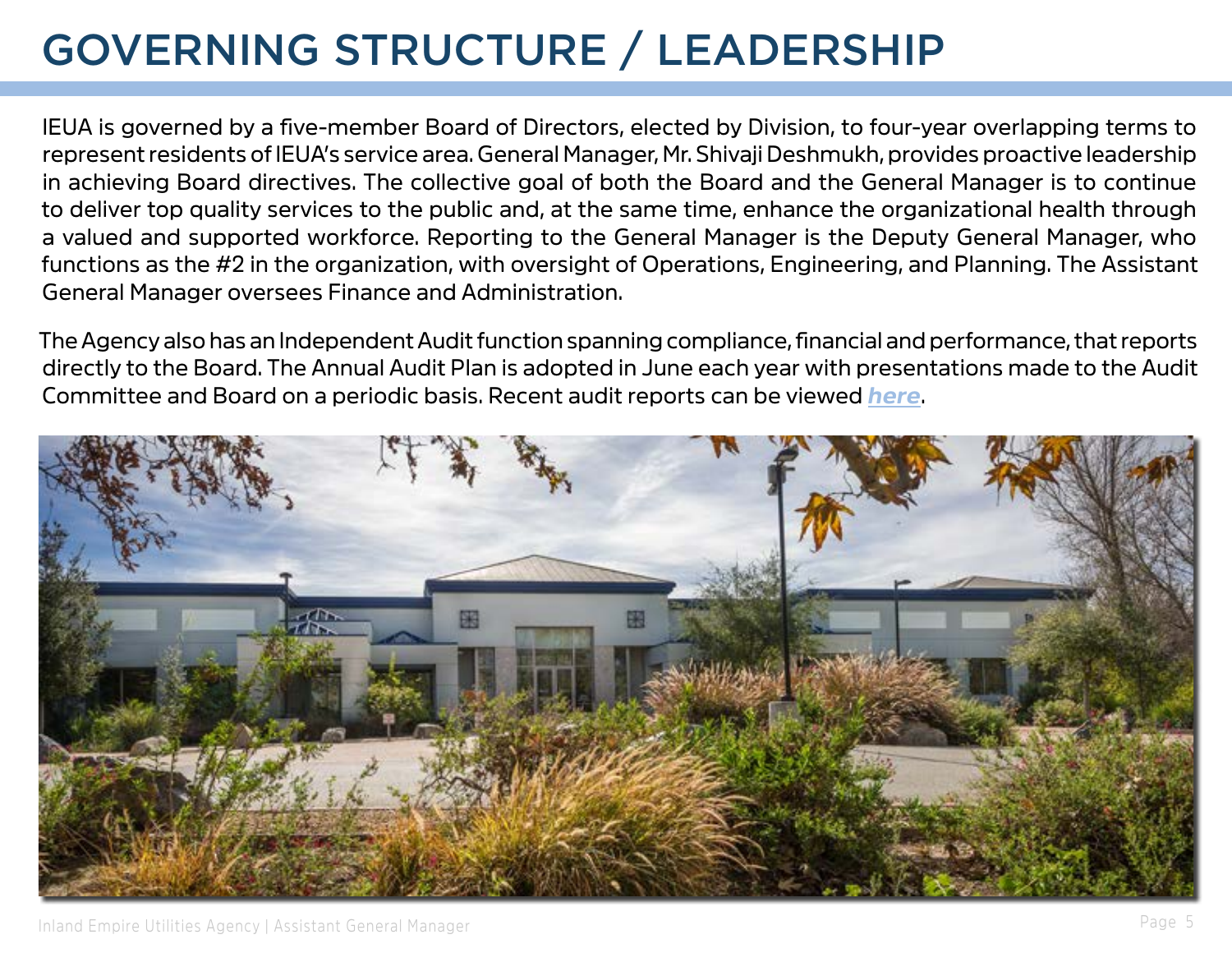### OVERVIEW OF RESPONSIBILITIES

The Assistant General Manager will provide leadership and direction to Division staff ensuring a *high-performance, service-oriented environment that aligns with the Agency's mission, vision, goals, values, and organizational culture*. This includes planning, organizing, managing, and integrating the work of the Division to achieve annual goals and objectives to ensure operations and services that integrate with the overall direction set by the Board of Directors and the General Manager.

Importantly, the AGM will have a demonstrated career history of *leading people and leading change*. This will also include *leading and mentoring staff to achieve the recognition as a highly effective and efficient internal support unit*.

With the new organizational structure, there are two high-level direct reports who will report to the AGM (Director of Finance and Director of Information Technology). The functional areas under Finance and Administration include the areas of budget, finance, accounting, and contracts and procurement. Information Technology involves both the technological infrastructure and business system applications, now moving toward being combined and blended into one cohesive unit.

The AGM *formulates and leads implementation of policy, plans, and strategies* including leading and directing staff as well as outside consulting resources in the development and application of new methods and processes to achieve higher efficiency, quality, and innovation in the Division through the use of continual process improvement and quality management principles.

With emphasis on the *broader aspects of overseeing the budget and fiscal aspects of the entire organization* at a high level, the AGM works through an experienced staff providing the full range of public agency budget and financial management. This oversight also includes high-level administration of operating budgets and capital budgets.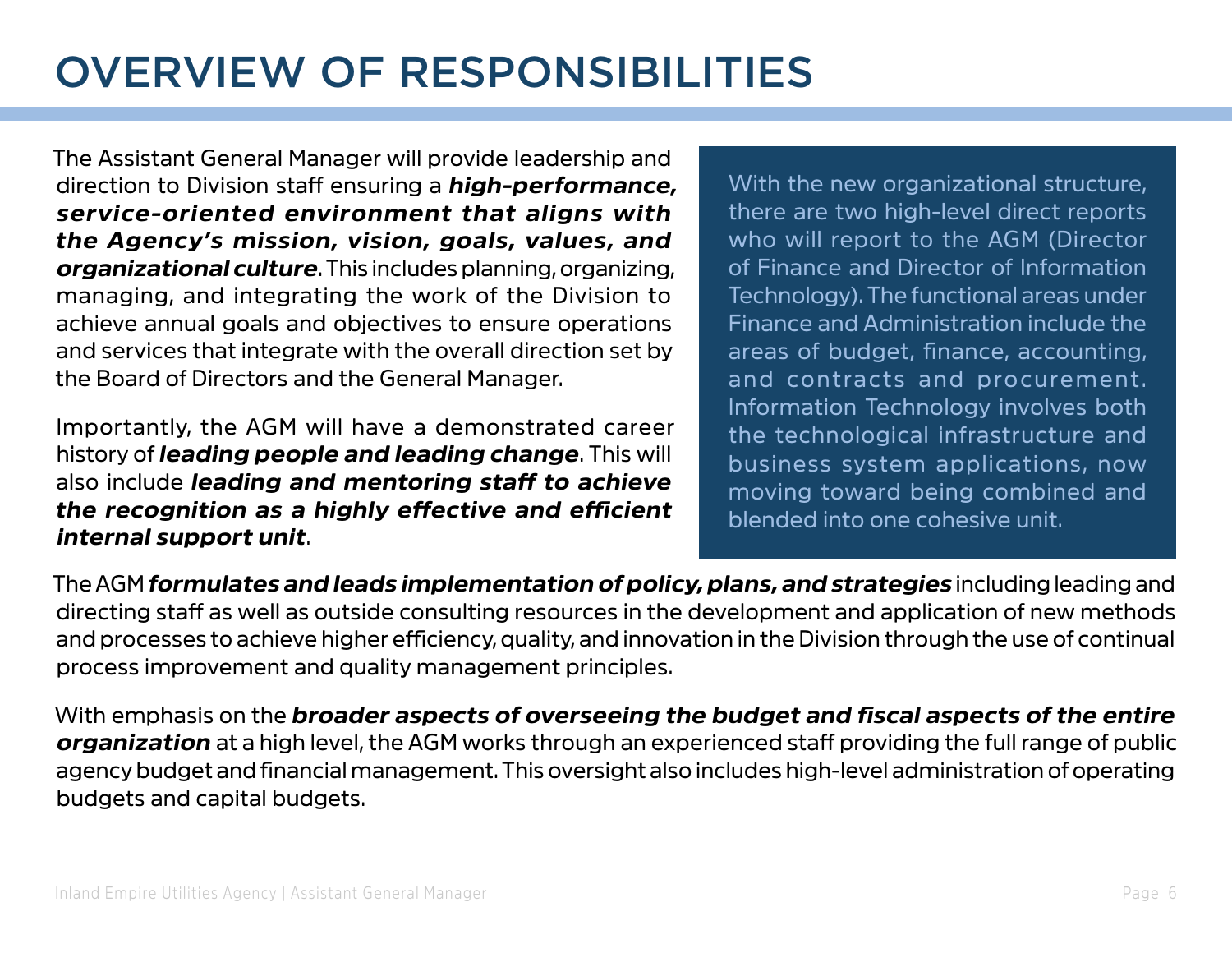### OVERVIEW OF RESPONSIBILITIES *continued*

Working through key staff, the AGM also *oversees and directs the analysis of financing and investment strategy* including managing Agency investment portfolios, debt financing, debt administration, debt servicing, and investment of bond proceeds. The AGM ensures audit and compliance activities related to governmental and private grants as well as developing strategies to minimize risk and financial exposure.

Additionally, the AGM oversees the *development, review, and impact of a broad range of complex revenue, financing, and financial management issues*. This includes making presentations to the Agency Board of Directors, Agency management, the Agency and JPA boards, member agencies, community groups, the media, and others.

Operating at a high level and collaboratively with staff, the AGM will *develop overall strategy and approach for evaluating existing revenue, revenue alternatives, and the development and recommendation of proposed utility and sewer rates/charges* including related public meetings, rate hearings, and obtaining approval, and implementation of new rates based on obtaining Board approval.

An important organizational and functional change that is currently underway is ongoing *change management and strategic visioning for the finalization of blending of two separate IT sections (Operations and Business) into highly functioning unit*. This refocusing will require a long view of the Agency's technology to utilize a more efficient and sustainable technology. This will include working through key staff and potentially outside consultants to update the Agency's Technology Master Plan.

The AGM *advises on policy issues, programs, and projects* to meet regional and member agency needs. Also, the AGM will serve as the Agency's representative to industry groups, customers, and other agencies.

The AGM will also act for the General Manager in the absence of the General Manager and the Deputy General Manager.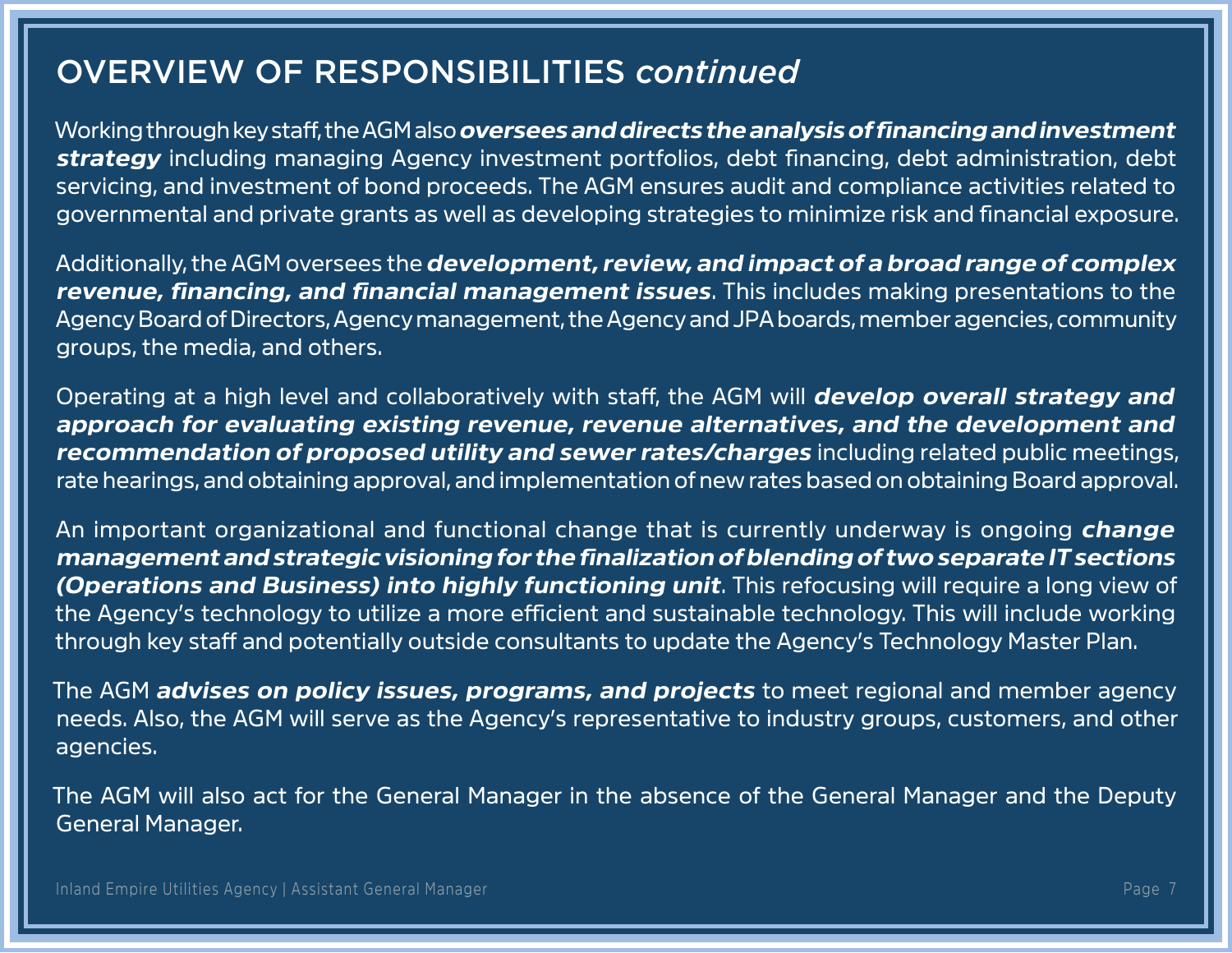### THE IDEAL CANDIDATE

The ideal candidate for the AGM will be an individual who has both big picture vision and, at the same time, is able to establish credibility as a decisive, results-oriented, hands-on professional committed to excellence, independence, transparency, and fiscal accountability. This top candidate will also have exceptional critical thinking skills with a high degree of emotional intelligence. Political astuteness and the ability to lead and manage in a public environment are also important attributes desired in the new AGM.

Additionally, this top individual will intuitively support a collaborative and transparent organizational culture that is committed to providing outstanding customer service. This highly qualified executive will naturally embrace a team effort, spark action, deliver timely results, and incorporate a pro-active approach that will be well received by the organization as a whole and IEUA's leadership.

The AGM will be comfortable relying on key staff for day-to-day management and expertise, yet still bring an understanding of debt financing, bond issuance, and debt management, as well as advising on funding strategies, investments, and appropriate cash reserve policies.

The successful candidate will be an exceptional listener, communicator, and an accomplished presenter in a public forum with the ability to build strong relationships and engender trust. The AGM will also be diplomatic with a willingness to push innovation and entrepreneurial excellence in a public agency that has charted a path toward becoming a high-performance organization.

This top individual will have exceptional leadership skills and place a high value on honesty, integrity, and teamwork.

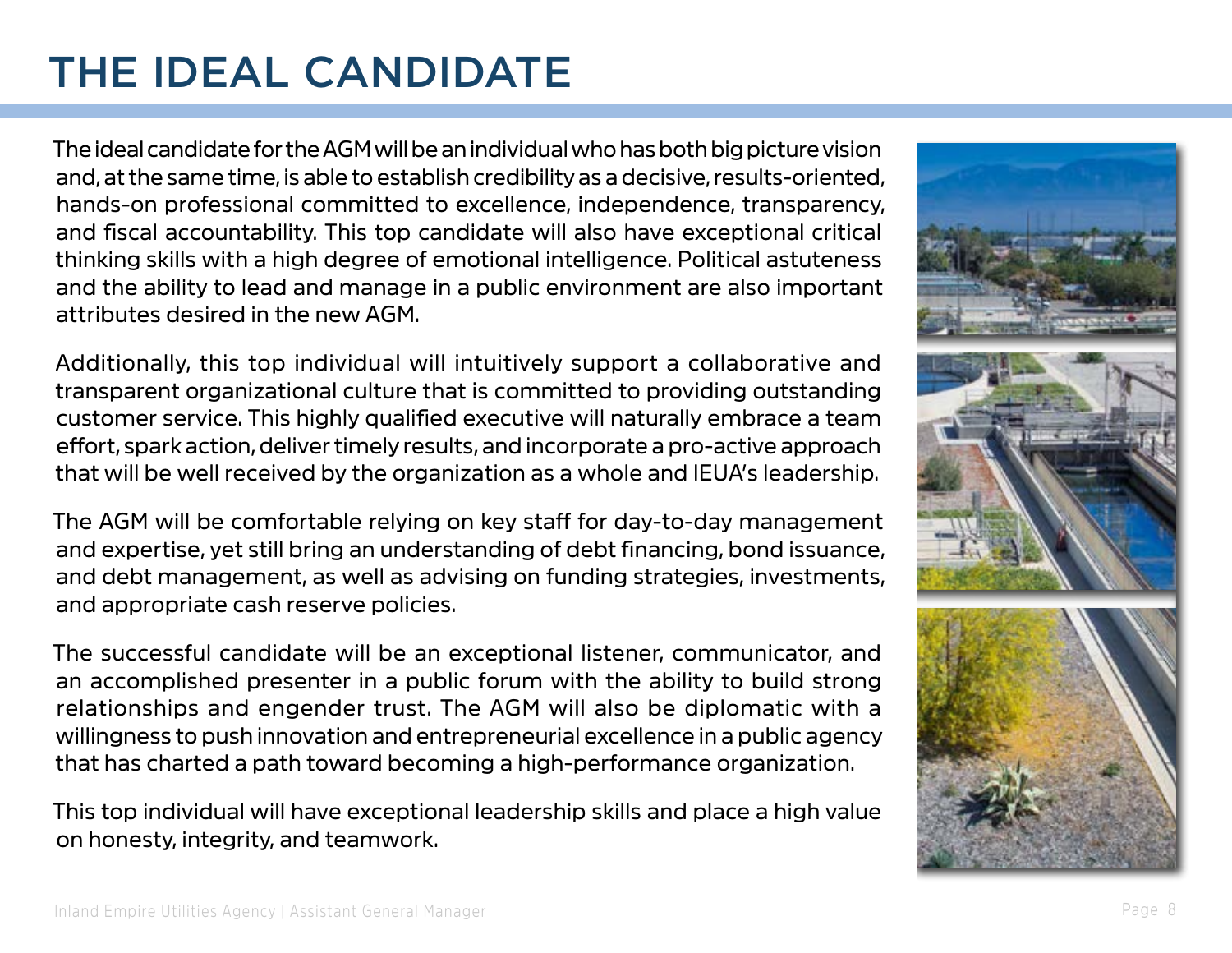### QUALIFICATION GUIDELINES

**Education:** Graduation from an accredited four-year college or university with a major in accounting, business, or public administration or a closely related field is required. A master's degree in business administration or public administration is preferred.

**Experience:** With a professional career that has advanced to a management and leadership role, candidates for the position of AGM will have a foundation that includes a minimum of ten (10) years progressively responsible experience. This broad-based experience will include leading people and managing change in a local government agency (special district, city, or county). Underlying skills will include oversight or direct experience performing complex financial, statistical, and budgetary analyses, with at least five of at a manager level.

#### **Certifications:** None required.

IEUA Leadership, working in collaboration with Ralph Andersen & Associates, will have the ability to select any candidate that appears to meet or exceed guidelines listed above.



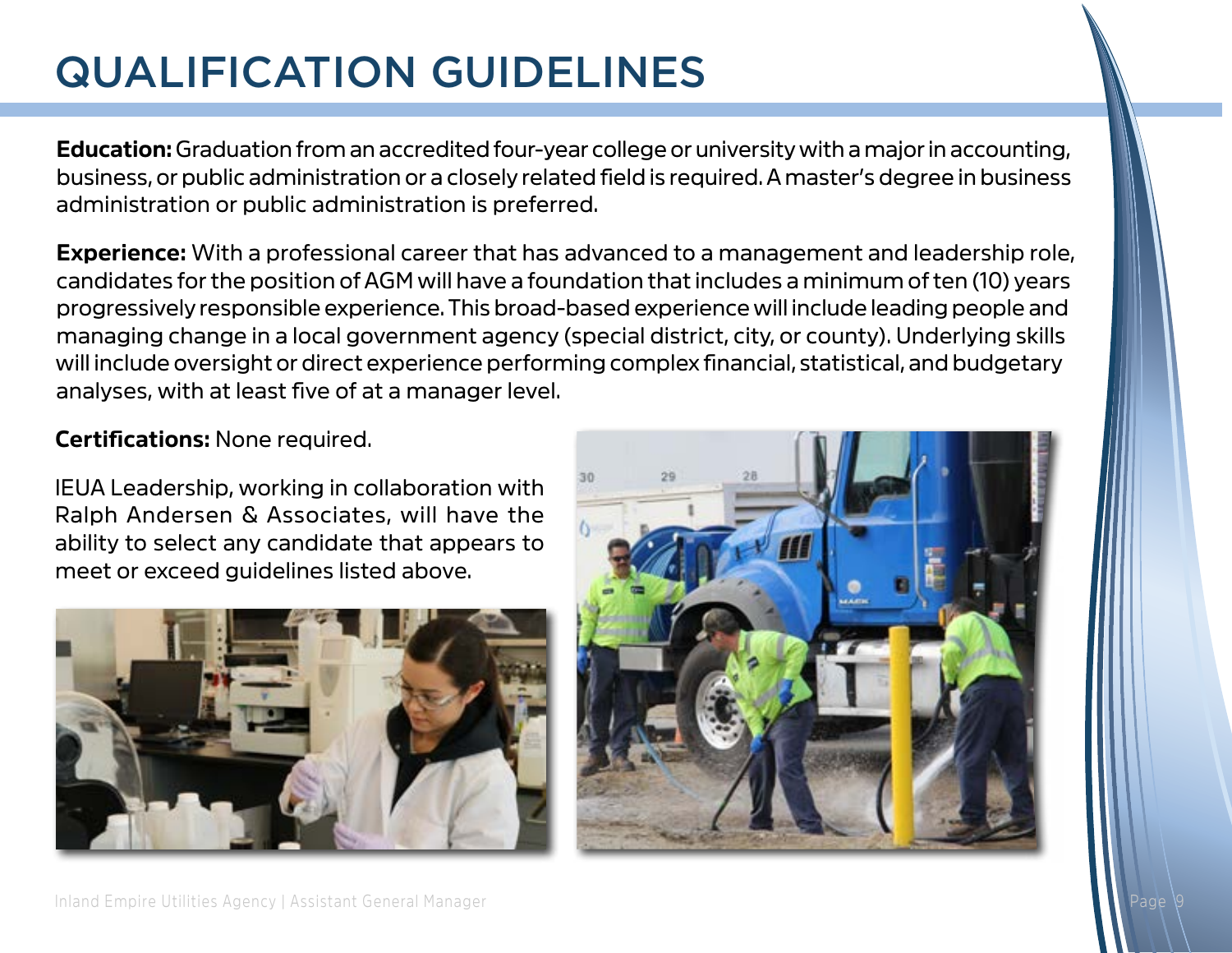### COMPENSATION & BENEFITS

This is an at will position with a salary range of \$209,994 to \$255,858. Placement within this range will be based upon qualifications and experience. Executive level benefits include a vehicle allowance of \$500 per month, an optional 457 Plan (match of up to \$650 annually), a 401(a) Deferred Compensation Plan, a wellness stipend of \$500 annually, and a development stipend of \$1,000 annually. *An additional benefit includes an organization-wide 4/10 workweek (Monday through Thursday) although members of the executive leadership team are periodically involved in matters requiring a further commitment of time.*

**Other generous benefits provided include:** Vacation, holidays, and sick leave; contribution towards the cost of CalPERS offered health insurance for employee and eligible dependents with a cash incentive payment for eligible employees who waive their medical benefits (valued at approximately \$1,648/monthly for Employee + Family in 2022); dental and vision insurance; life (\$100,000 guaranteed up to 1x annual salary based on insurability) and accidental death & dismemberment insurance; flexible spending account plan (Section 125 Cafeteria Program); and short- and long-term disability insurance; employee assistance program; educational reimbursement program; and computer loan program.

**Retirement Plan:** Retirement is offered through both the California Public Employee's Retirement System (CalPERS) and Social Security. CalPERS "classic" members or current members of another California retirement system, as defined by PEPRA, will be enrolled in the 2% at 55 benefit formula with threeyear average final compensation, and the employee will pay the full 7% toward the employee contribution; "new" members will be enrolled in the 2% at 62 benefit formula with three-year final compensation, and will pay at least 50% of the normal cost, currently 6.25%.